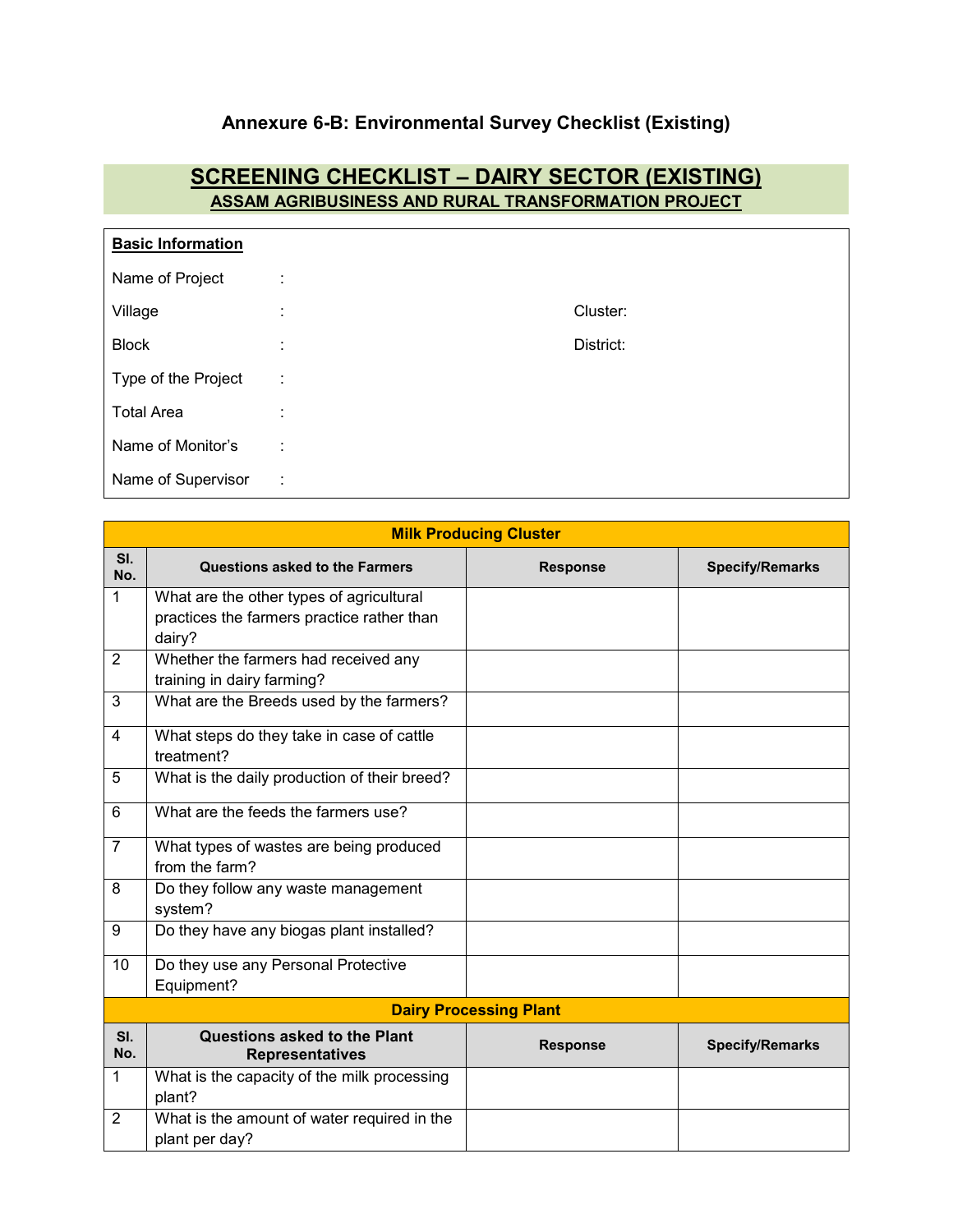| <b>SCREENING CHECKLIST - DAIRY SECTOR (EXISTING)</b> |                                                                                                               |  |  |  |
|------------------------------------------------------|---------------------------------------------------------------------------------------------------------------|--|--|--|
|                                                      | ASSAM AGRIBUSINESS AND RURAL TRANSFORMATION PROJECT                                                           |  |  |  |
| 3                                                    | What is the source of water?                                                                                  |  |  |  |
| 4                                                    | What is the water balance of the plant?                                                                       |  |  |  |
| 5                                                    | What are the wastes generated by the plant<br>per day?                                                        |  |  |  |
| 6                                                    | What is the generation point of the waste                                                                     |  |  |  |
| $\overline{7}$                                       | and its quantity?<br>Is there any facility to treat waste water?                                              |  |  |  |
| 8                                                    | What is the capacity of Effluent Treatment<br>Plant (ETP)?                                                    |  |  |  |
| 9                                                    | Is the waste being treated at intake point of<br>ETP?                                                         |  |  |  |
| 10                                                   | Where is the treated waste water disposed?                                                                    |  |  |  |
| 11                                                   | Does the plant have proper consent from<br>the PCB?                                                           |  |  |  |
| 12                                                   | Is the electricity is sufficient or not?                                                                      |  |  |  |
| 13                                                   | What is the approximate power requirement<br>of the plant in a day?                                           |  |  |  |
| 14                                                   | How many Diesel Generator (DG) sets are<br>installed in the plant?                                            |  |  |  |
| 15                                                   | What is the capacity of these DGs?                                                                            |  |  |  |
| 16                                                   | How may hour the DGs operate in a day on<br>an average?                                                       |  |  |  |
| 19                                                   | What are the procedures followed to ensure<br>quality of intake milk before processing and<br>before packing? |  |  |  |
| 22                                                   | Does the plant maintain daily record of its<br>operation and maintenance?                                     |  |  |  |
| 23                                                   | What are the tests carried out to ensure<br>quality of milk at the collection point?                          |  |  |  |
| 24                                                   | What is the frequency to encounter<br>adulterated milk at the collection point?                               |  |  |  |
| 25                                                   | What are the preventive and corrective<br>actions to be taken by the Dairy to minimize<br>such events?        |  |  |  |
| 26                                                   | What is the action taken on the unsuitable<br>milk?                                                           |  |  |  |
| 27                                                   | What is the capacity of boiler installed in<br>your plant?                                                    |  |  |  |
| 28                                                   | How much is the power consumption rate?                                                                       |  |  |  |
| 29                                                   | Do they use any Personal Protective<br>Equipment?                                                             |  |  |  |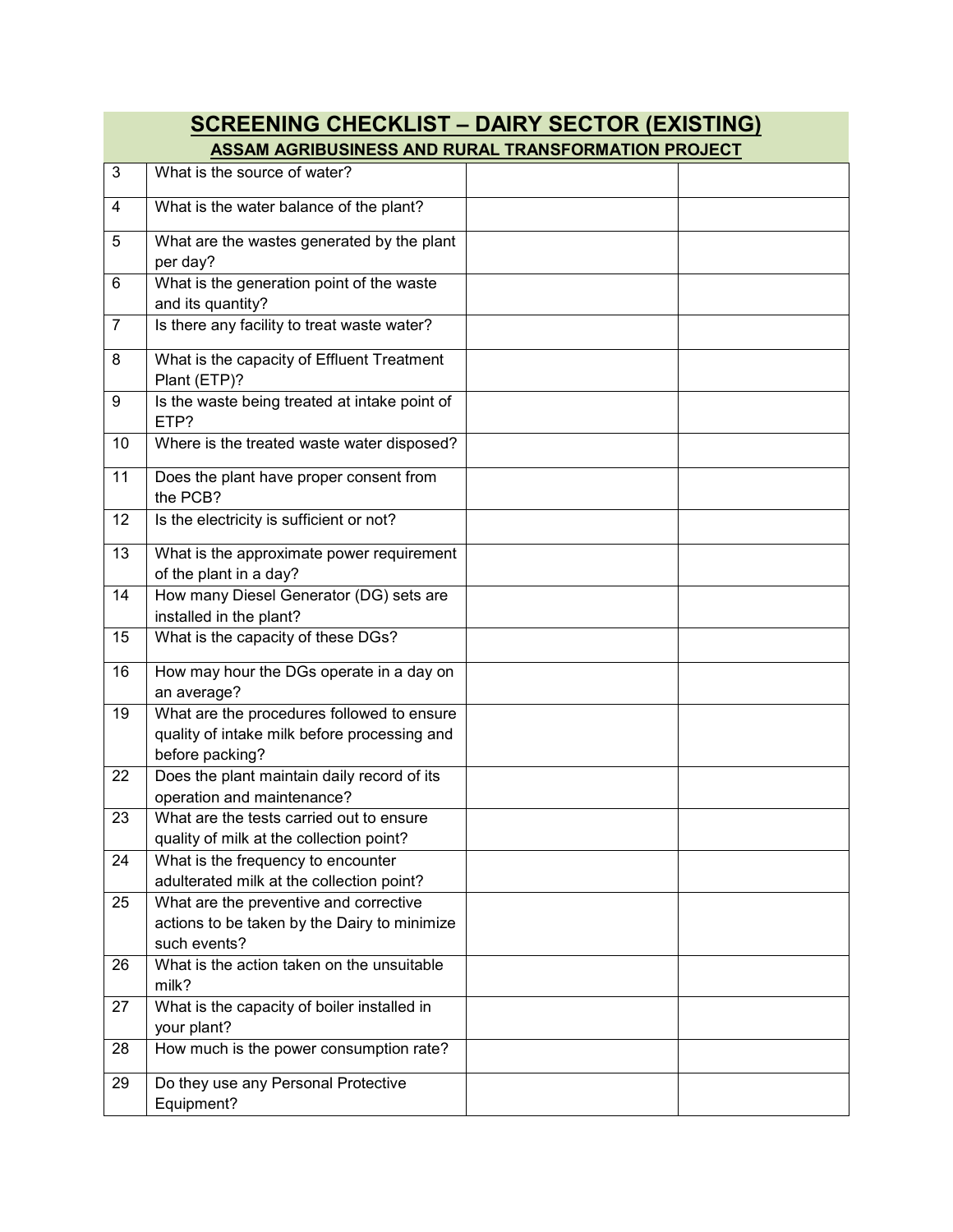## **ANNEXURE 7: ANTICIPATED ENVIRONMENTAL IMPACTS AND MITIGATION MEASURES (BY PROJECT SECTORS)**

## **Dairy Sector**

| SI.<br>No.       | <b>Project Stage</b>                                                                   | <b>Project Activity</b>                                                                                                                                     | Environmental /<br><b>Operational Impacts</b>                                                                                                                                                                                                                                      | <b>Mitigation Measures</b>                                                                                                                                                                                                                                                                                                                                                                                                                                                                                                                                                                                                                                           |
|------------------|----------------------------------------------------------------------------------------|-------------------------------------------------------------------------------------------------------------------------------------------------------------|------------------------------------------------------------------------------------------------------------------------------------------------------------------------------------------------------------------------------------------------------------------------------------|----------------------------------------------------------------------------------------------------------------------------------------------------------------------------------------------------------------------------------------------------------------------------------------------------------------------------------------------------------------------------------------------------------------------------------------------------------------------------------------------------------------------------------------------------------------------------------------------------------------------------------------------------------------------|
| $\overline{1}$ . | Pre-<br><b>Construction</b><br><b>Stage Impacts</b>                                    | Land requirement.<br>٠<br>Land filling<br>$\bullet$<br>Establishment<br>of<br>$\bullet$<br>grazing land.                                                    | Loss of land<br>and<br>$\bullet$<br>properties.<br>Loss of residential<br>$\bullet$<br>places like house.<br>Habitat modification.<br>$\bullet$<br>Impact to the local<br>$\bullet$<br>flora and fauna.                                                                            | Provision of compensation for<br>$\bullet$<br>the affected people (PAP's) as<br>per the proposed Entitlement<br>Matrix.<br>In the worst case, there should<br>$\bullet$<br>be a provision for Resettlement<br>and Rehabilitation (R&R)<br>Use of participatory methods to<br>$\bullet$<br>include affected people<br>in<br>decision making process.<br>Compensatory measures<br>for<br>$\bullet$<br>restoring the affected flora and<br>fauna should be explored.<br>Provision should be made as<br>$\bullet$<br>per the<br>existing<br>landuse<br>policies, laws and land rights                                                                                    |
|                  |                                                                                        |                                                                                                                                                             | Site Clearance<br>$\bullet$                                                                                                                                                                                                                                                        | Site clearance shall be carried<br>$\bullet$<br>out in such a way that the<br>clearance and grubbing waste<br>are disposed immediately in the<br>designated<br>dumping<br>site<br>identified for the project.                                                                                                                                                                                                                                                                                                                                                                                                                                                        |
| 2.               | <b>Construction</b><br><b>Stage Impacts</b><br>(Infrastructure<br><b>Requirements)</b> | of<br>$\bullet$<br>Upgradation<br>roads<br>and<br>culverts.                                                                                                 | Generation of noise<br>$\bullet$<br>from<br>heavy<br>machineries.<br>Air pollution from the<br>$\bullet$<br>emission<br>of<br>dust<br>particles and vehicular<br>emissions.<br>Effect on the ground<br>$\bullet$<br>water quality.<br>Degradation of soil<br>$\bullet$<br>quality. | machineries<br>Advanced<br>with<br>$\bullet$<br>quieter, less vibration and air<br>pollutants emitting, should be<br>used.<br>Performance<br>of noisy<br>work<br>$\bullet$<br>during<br>less<br>sensitive<br>time<br>periods.<br>Application of water sprays to<br>$\bullet$<br>reduce dust emission.<br>Collection of any wastewater<br>$\bullet$<br>generated from site activities in<br>settlement tanks and should be<br>disposed<br>according<br>to<br>environmental regulations.<br>No burning of materials should<br>be carried out on site.<br>Proper handling<br>and<br>care<br>should be taken of the wastes<br>generated at the site to avoid<br>run off. |
|                  |                                                                                        | Construction<br>of<br>cold<br>storages<br>(BMC<br>unit)<br>and<br>installation<br>of<br>AMCs<br>and<br>DPMCUs at village<br>collection<br>level<br>centers. | Generation<br>of<br>$\bullet$<br>construction<br>and<br>demolition wastes like,<br>metal scrapers, bricks,<br>cement, stones etc.                                                                                                                                                  | Reusing and recycling of the<br>$\bullet$<br>wastes rather than hazardous<br>wastes which will be removed<br>and managed by appropriately<br>licensed contractors.<br>For wastes which could not be<br>$\bullet$<br>reused or recycled, a reputable<br>collector should be employed<br>by the contractor to remove this                                                                                                                                                                                                                                                                                                                                              |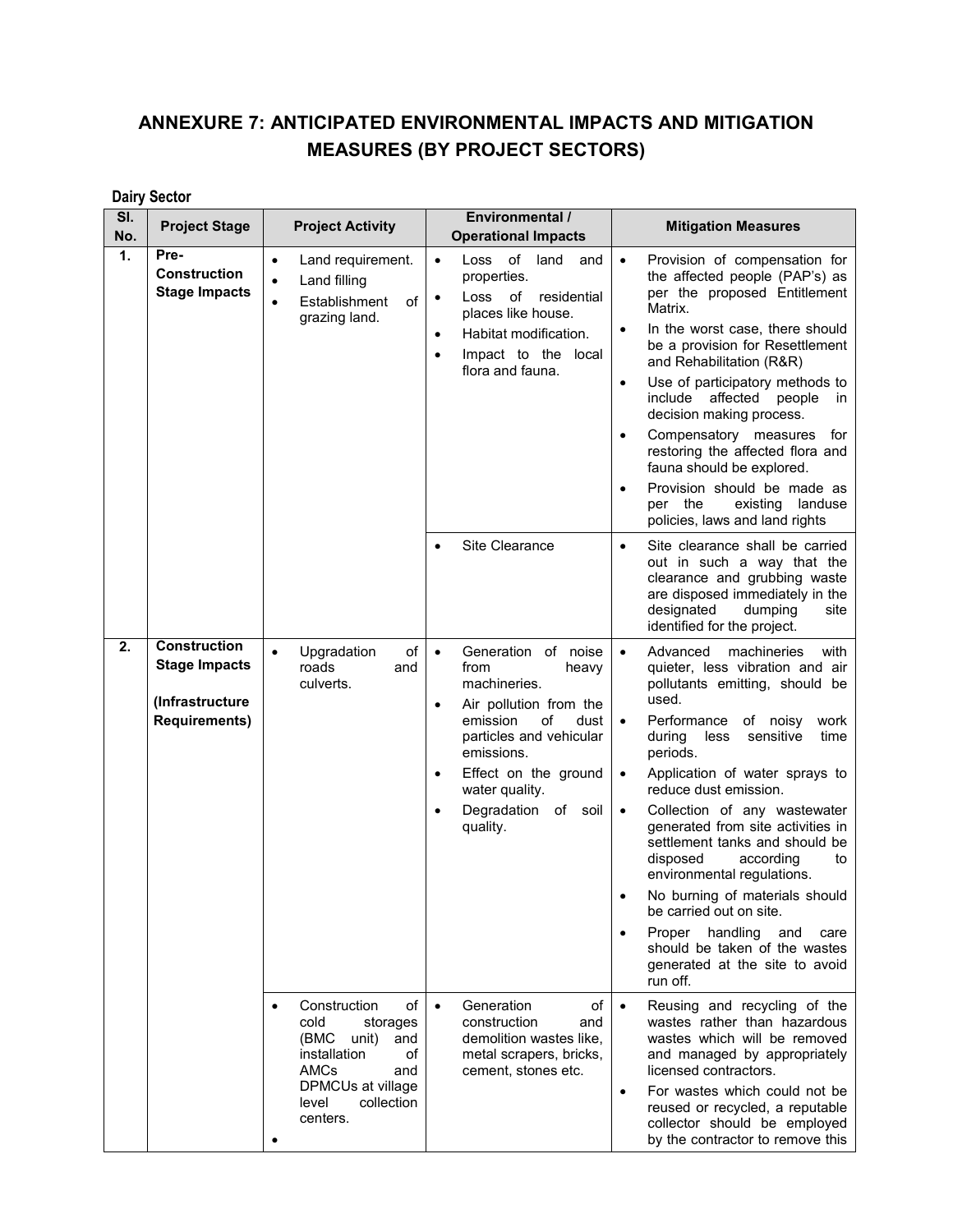| SI.<br>No. | <b>Project Stage</b>                                  | <b>Project Activity</b>                                                                             | Environmental /<br><b>Operational Impacts</b>                                                                                                                      | <b>Mitigation Measures</b>                                                                                                                                                                                 |
|------------|-------------------------------------------------------|-----------------------------------------------------------------------------------------------------|--------------------------------------------------------------------------------------------------------------------------------------------------------------------|------------------------------------------------------------------------------------------------------------------------------------------------------------------------------------------------------------|
|            |                                                       |                                                                                                     |                                                                                                                                                                    | waste to landfill.<br>Implementation of Solid Waste<br>$\bullet$<br>Management Practice.                                                                                                                   |
|            |                                                       | Setting<br>new<br>up<br>milk<br>processing<br>plant at Jorhat and<br>Silchar.                       | Generation<br>of<br>$\bullet$<br>construction<br>and<br>demolition wastes like,<br>metal scrapers, bricks,<br>cement, stones etc.                                  | $\bullet$<br>Reusing and recycling of the<br>wastes rather than hazardous<br>wastes which will be removed<br>and managed by appropriately<br>licensed contractors.                                         |
|            |                                                       |                                                                                                     |                                                                                                                                                                    | For wastes which could not be<br>$\bullet$<br>reused or recycled, a reputable<br>collector should be employed<br>by the contractor to remove this<br>waste to landfill.                                    |
|            |                                                       |                                                                                                     |                                                                                                                                                                    | Implementation of Solid Waste<br>Management Practice.                                                                                                                                                      |
|            |                                                       | of<br>Engagement<br>$\bullet$<br>labours<br>for<br>construction<br>purpose and their<br>settlement. | Waste<br>generation<br>$\bullet$<br>from<br>human<br>settlement.<br>Exploitation of land<br>$\bullet$<br>and water resources.<br>Modification of land<br>$\bullet$ | $\bullet$<br>Proper<br>toilets<br>and<br>wastes<br>disposal<br>areas<br>should<br>be<br>provided to the labours residing<br>at the site.<br>Water should be supplied in<br>order to reduce exploitation of |
|            |                                                       |                                                                                                     | for<br>their<br>establishment.                                                                                                                                     | water resources.<br>Uncultivable land should be<br>$\bullet$<br>used as temporary settlement<br>of the labours.                                                                                            |
| 3.         | Operation<br><b>Stage Impact</b><br>(Farm<br>Impacts) | Selection of breed<br>$\bullet$                                                                     | Ensuring<br>$\bullet$<br>proper<br>selection of breeds.<br>Breeds that cannot<br>adapt to the local<br>climatic conditions will<br>lead to loss of cattle or       | Suitable breed selection should<br>$\bullet$<br>be done with respect to climate<br>adaptability.<br>Indigenous species should be<br>$\bullet$<br>promoted<br>for<br>artificial<br>insemination.            |
|            |                                                       |                                                                                                     | results<br>in<br>low<br>productivity and health<br>issues.                                                                                                         | Interaction with technicians of<br>artificial insemination would be<br>helpful to select a good cattle<br>breed.                                                                                           |
|            |                                                       | Rearing<br>more<br>number of cows<br>than the holding                                               | Resource competition<br>with other livestock.                                                                                                                      | Limit number of dairy cows per<br>$\bullet$<br>household to a manageable<br>size.                                                                                                                          |
|            |                                                       | capacity.                                                                                           |                                                                                                                                                                    | Encourage sale of excess dairy<br>$\bullet$<br>cows and assist farmers to<br>access markets.                                                                                                               |
|            |                                                       | Grazing<br>land<br>requirement<br>and<br>Tackling<br>the                                            | Due to the increase in<br>number of cattle, the<br>requirement for more                                                                                            | climate<br>resilient<br>method<br>$\bullet$<br>A<br>should be adopted for fulfilling<br>the demand of fodder                                                                                               |
|            |                                                       | fodder scarcity                                                                                     | fodder is inevitable<br>and if grazing lands<br>are located near to the<br>forest area, it may                                                                     | Community based grazing land<br>$\bullet$<br>cultivation should be done on<br>the waste/ barren land to fulfill<br>the fodder demand.                                                                      |
|            |                                                       |                                                                                                     | even cause a direct<br>threat to the forest eco<br>system by creating an<br>environmental Risk.                                                                    | Improve<br>productivity<br>οf<br>$\bullet$<br>pasturelands by introducing<br>improved fodder seeds and<br>increase the use of waste lands<br>for fodder production.                                        |
|            |                                                       |                                                                                                     |                                                                                                                                                                    | Community should get proper<br>$\bullet$<br>permission from nearby forest<br>department, if the grazing land                                                                                               |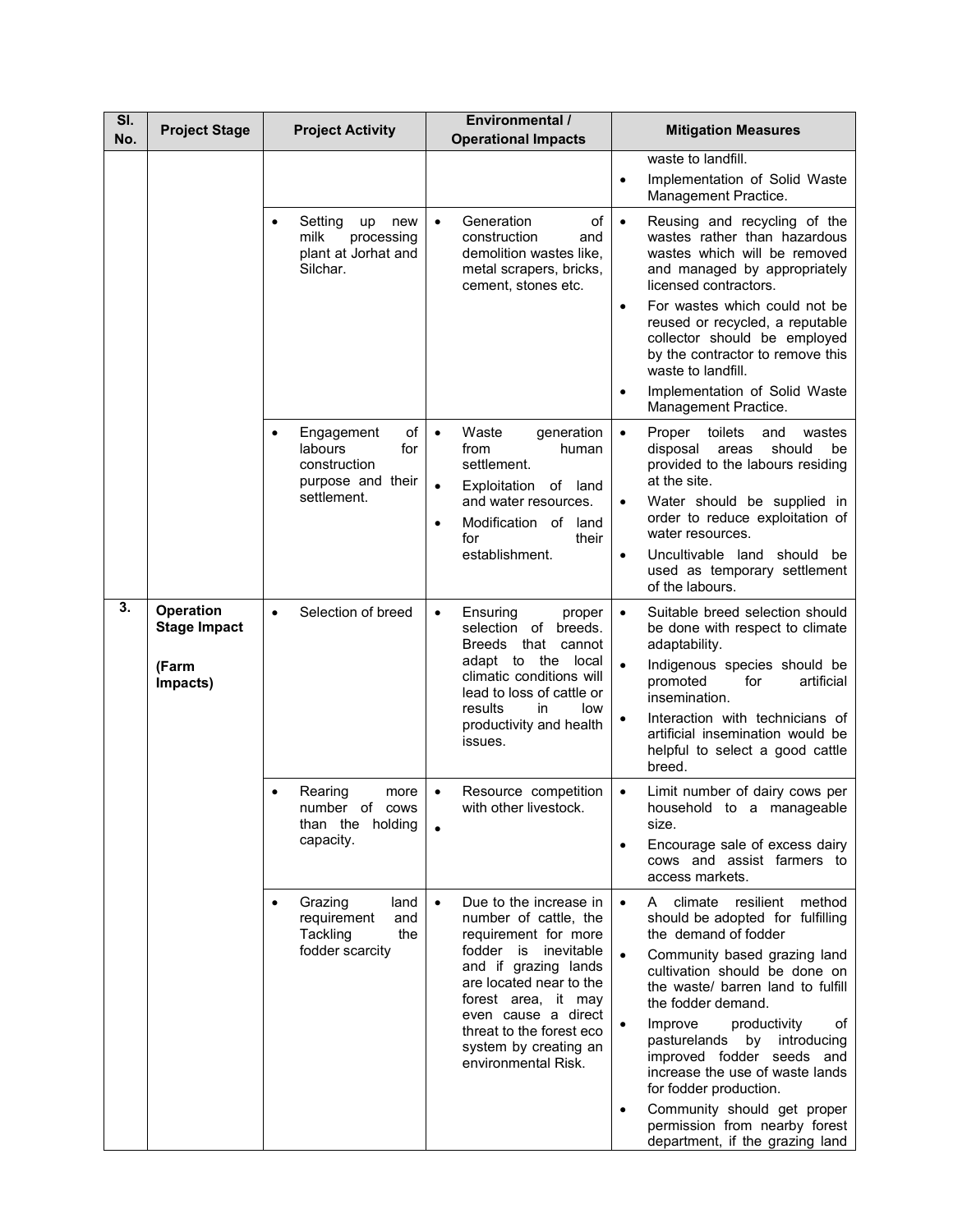| SI.<br>No. | <b>Project Stage</b> | <b>Project Activity</b>                                                                                                                                                                                                | <b>Environmental /</b><br><b>Operational Impacts</b>                                                                                                                                                                                         | <b>Mitigation Measures</b>                                                                                                                                                                                                                                                                                                                                                                                                                                                                                                                                                                                                                                                                                                                                                                                                                   |
|------------|----------------------|------------------------------------------------------------------------------------------------------------------------------------------------------------------------------------------------------------------------|----------------------------------------------------------------------------------------------------------------------------------------------------------------------------------------------------------------------------------------------|----------------------------------------------------------------------------------------------------------------------------------------------------------------------------------------------------------------------------------------------------------------------------------------------------------------------------------------------------------------------------------------------------------------------------------------------------------------------------------------------------------------------------------------------------------------------------------------------------------------------------------------------------------------------------------------------------------------------------------------------------------------------------------------------------------------------------------------------|
|            |                      |                                                                                                                                                                                                                        |                                                                                                                                                                                                                                              | is located near protected areas.                                                                                                                                                                                                                                                                                                                                                                                                                                                                                                                                                                                                                                                                                                                                                                                                             |
|            |                      | Activities<br>like<br>grazing,<br>farm<br>manure<br>storage<br>and spreading and<br>cattle<br>urine<br>disposal.                                                                                                       | Release of $NH_3$ , $CH_4$ ,<br>NO <sub>2</sub> , Non Methane<br>VOCs,<br>fine<br>particulates and heavy<br>metals to atmosphere.<br>$\bullet$                                                                                               | $\bullet$<br>Supply and access to improved<br>cattle feeds which reduces the<br>emissions to atmosphere.<br>$\bullet$<br>of<br>well<br>Supply<br>adapted<br>genetically<br>modified<br>cattle<br>breeds.<br>Training to the farmers for<br>$\bullet$<br>better management practices                                                                                                                                                                                                                                                                                                                                                                                                                                                                                                                                                          |
|            |                      | Manure<br>and<br>$\bullet$<br>wastewater<br>storage,<br>feed<br>storage<br>areas,<br>livestock<br>housing<br>(such<br>as<br>calf<br>rearing sheds or<br>free stall sheds),<br>the<br>and<br><b>COWS</b><br>themselves. | Generation of odour.<br>$\bullet$                                                                                                                                                                                                            | for cattle, shed and waste.<br>Feed storage areas should be<br>$\bullet$<br>constructed so that feed is kept<br>dry.<br>Training<br>and following<br>best<br>٠<br>guidelines for<br>practice<br>the<br>siting, design, management and<br>maintenance of dairy waste.                                                                                                                                                                                                                                                                                                                                                                                                                                                                                                                                                                         |
|            |                      | Use of chemical<br>$\bullet$<br>fertilizer<br>and<br>pesticides                                                                                                                                                        | overuse of fertilizer<br>$\bullet$<br>and other chemicals in<br>fodder production                                                                                                                                                            | Promotion of farming methods;<br>$\bullet$<br>by use of bio-manure, compost<br>material and bio fertilizer as<br>much as possible so as to<br>minimize the introduction of<br>chemicals into the food chain.<br>These methods are cost friendly<br>and eco-friendly.<br>Preference to be given for<br>green fodder as<br>much<br>as<br>possible.                                                                                                                                                                                                                                                                                                                                                                                                                                                                                             |
|            |                      |                                                                                                                                                                                                                        | Agricultural chemicals<br>$\bullet$<br>used on dairy farms<br>include<br>herbicides.<br>pesticides<br>and<br>veterinary medications<br>which have potential<br>risks for users,<br>the<br>consumers,<br>the<br>community and<br>environment. | Trainings for handling, storage<br>$\bullet$<br>and disposal of the chemicals<br>should be provided to the<br>farmers.<br>$\bullet$<br>Use of personal<br>protective<br>equipment like gloves, masks,<br>boots.<br>medicines<br>Veterinary<br>used<br>$\bullet$<br>should be appropriate for the<br>identified problem, are used<br>according to label instructions<br>within the expiry date and have<br>been stored correctly from<br>purchase to use.<br>Minimisation of chemical use<br>$\bullet$<br>and chemicals with the lowest<br>potential<br>for<br>natural<br>environment toxicity and water<br>contamination<br>should<br>be<br>chosen.<br>The target pest, disease or<br>$\bullet$<br>weed should be correctly<br>identified, and an appropriate<br>chemical, application rate and<br>application method should be<br>followed. |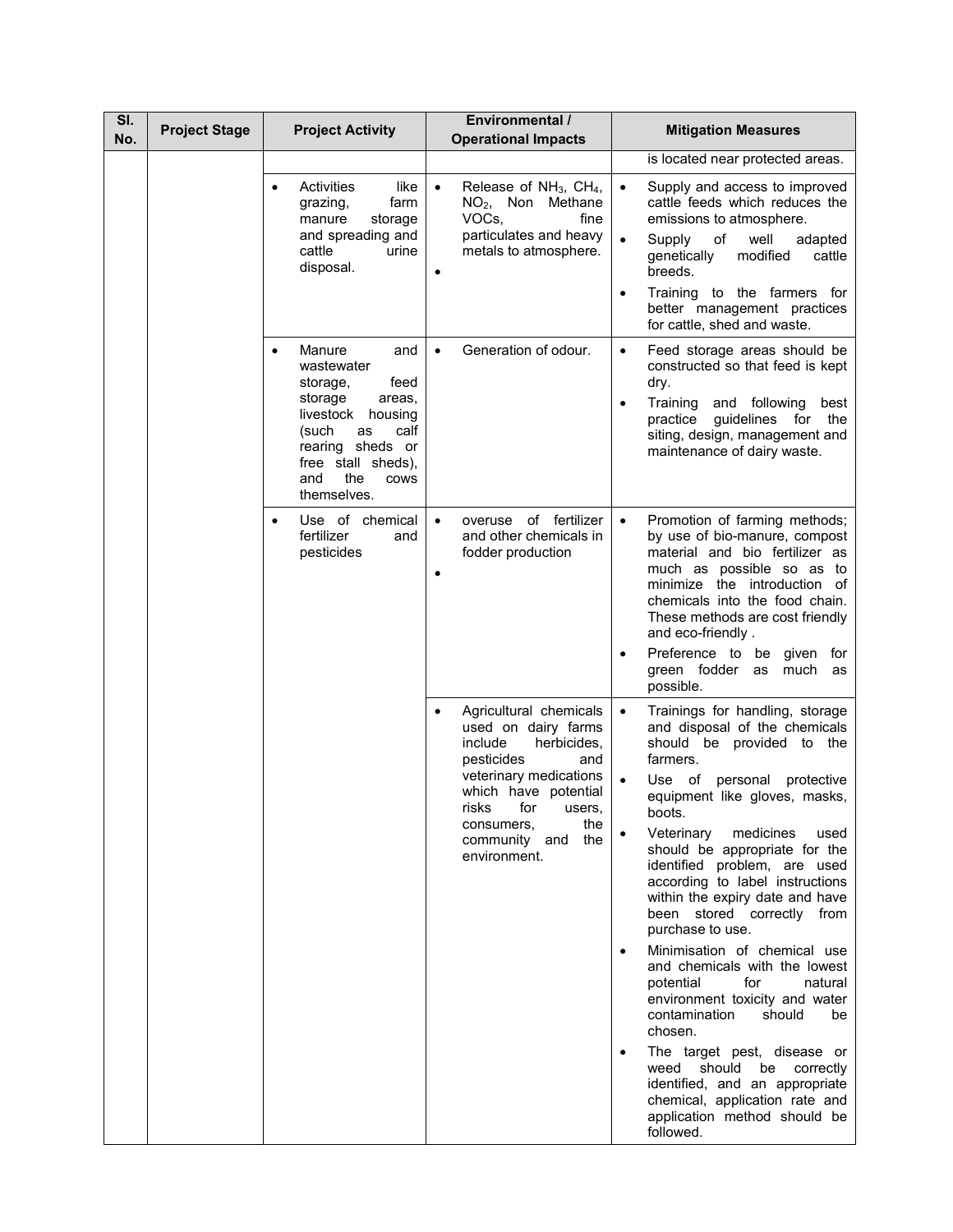| SI.<br>No. | <b>Project Stage</b> | <b>Project Activity</b>                                                   | Environmental /<br><b>Operational Impacts</b>                                                                                                                                                                                                                                                                                                                                                      | <b>Mitigation Measures</b>                                                                                                                                                                                                                                                                                                                                                                                                                                                            |
|------------|----------------------|---------------------------------------------------------------------------|----------------------------------------------------------------------------------------------------------------------------------------------------------------------------------------------------------------------------------------------------------------------------------------------------------------------------------------------------------------------------------------------------|---------------------------------------------------------------------------------------------------------------------------------------------------------------------------------------------------------------------------------------------------------------------------------------------------------------------------------------------------------------------------------------------------------------------------------------------------------------------------------------|
|            |                      | Unhygienic<br>$\bullet$<br>farming practice.                              | Introduction<br>and<br>$\bullet$<br>spread of<br>diseases<br>(including<br>leptospirosis,<br>salmonellosis<br>and<br>toxoplasmosis)<br>on<br>farm from pests.<br>Decrease<br>milk<br>in.<br>$\bullet$<br>production, and result<br>livestock<br>losses<br>in.<br>through direct attack<br>or injury and can also<br>be a nuisance and a<br>health hazard for farm<br>workers<br>and<br>neighbours. | $\bullet$<br>Management<br>and<br>strategic<br>of<br>application<br>appropriate<br>chemicals<br>other<br>or<br>extermination measures.<br>Feed spills should be cleaned<br>up immediately, to minimize<br>breeding sites or attractants.<br>Vegetation and rubbish around<br>$\bullet$<br>buildings<br>and<br>yards<br>are<br>removed or controlled, in order<br>to reduce habitat for insects and<br>vermin.                                                                         |
|            |                      | Vaccination<br>and<br>$\bullet$<br>artificial<br>insemination<br>facility | Inappropriate<br>$\bullet$<br>vaccination<br>and<br>insemination<br>may<br>create<br>problem<br>in<br>overall health of cattle<br>and negatively affect<br>the production.                                                                                                                                                                                                                         | Develop a regular interaction<br>$\bullet$<br>with the Providers/ technician of<br>Artificial<br>Insemination<br>and<br>veterinary facility (a doorstep<br>facility can be provided under<br>the Project APART).<br>A sensitization workshop for<br>$\bullet$<br>producers would be helpful to<br>create awareness among them<br>about the precautions<br>and<br>probable health risk in cattle,<br>which will also pose a negative<br>impact<br>overall<br>milk<br>on<br>production. |
|            |                      | Enhancing<br>the<br>$\bullet$<br>Milk Yield                               | Injecting<br>hormonal<br>$\bullet$<br>like<br>substances<br>under<br>oxytocin<br>misconception that it<br>would increase milk<br>yield will<br>result<br>in<br>negative impact<br>on<br>animal health and will<br>make the animal go<br>dry early.                                                                                                                                                 | Practice of injecting hormones<br>$\bullet$<br>should be strictly avoided.<br>Creating an awareness among<br>producers would help us to<br>solve this issue<br>Senisitisation<br>by<br>the<br>veterinarians on this<br>subject<br>helpful<br>the<br>would<br>be<br>to<br>producers                                                                                                                                                                                                    |
|            |                      | Milking<br>$\bullet$                                                      | Unhygienic<br>milking<br>$\bullet$<br>practice may cause<br>contamination of milk<br>and pose a health risk<br>for human                                                                                                                                                                                                                                                                           | Beneficiaries should be trained<br>$\bullet$<br>on hygienic milking practices.<br>Sterlisiation of utensils and<br>$\bullet$<br>other equipment's must be<br>emphasized by conducting an<br>awareness training<br>Proper sanitization methods to<br>be adopted before milking                                                                                                                                                                                                         |
|            |                      | Shed<br>spacing,<br>$\bullet$<br>sanitation<br>and<br>waste<br>management | Shed<br>Spacing<br>and<br>$\bullet$<br>Sanitation<br>problem<br>(Congested<br>and<br>unclean shed without<br>for<br>proper facilities<br>urine<br>drainage, lack<br>of ventilation etc.) will<br>lead to outbreak and<br>spread of diseases.                                                                                                                                                       | Selection of sheds should be<br>$\bullet$<br>such that it should avoid areas<br>that are close to waterways or<br>those with shallow groundwater.<br>The shed should be clean and<br>should<br>provide<br>sufficient<br>ventilation, enough space to<br>animals must be provided to<br>avoid overcrowding, allow free<br>movement of the cattle.                                                                                                                                      |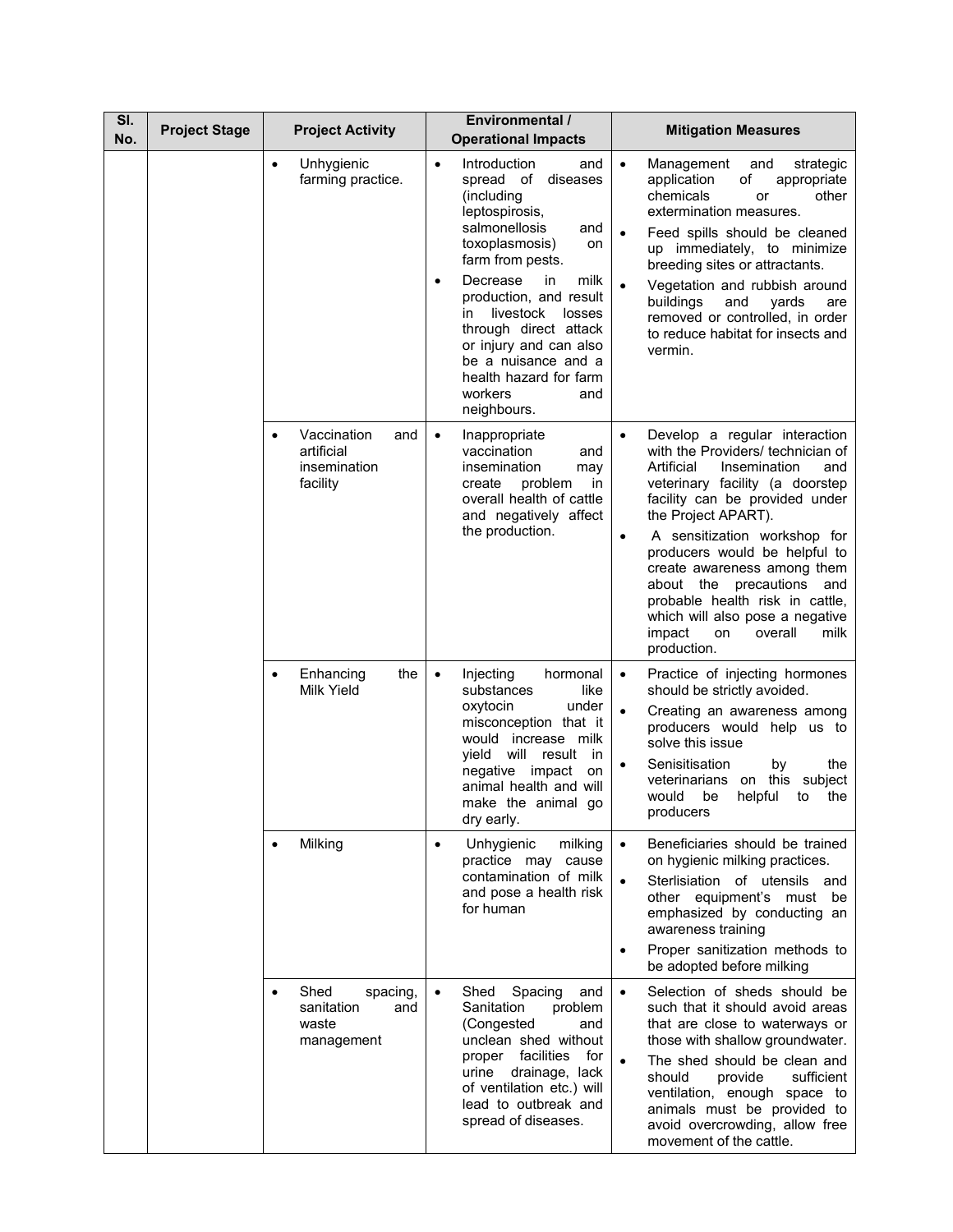| SI.<br>No. | <b>Project Stage</b>                                           | <b>Project Activity</b>                                                                                                                            | <b>Environmental /</b><br><b>Operational Impacts</b>                                                                                                                                                                                                                                     | <b>Mitigation Measures</b>                                                                                                                                                                                                                                                                                                                                                                                                                                                                                                                                                                                                                                                                                                                                                                                                                       |
|------------|----------------------------------------------------------------|----------------------------------------------------------------------------------------------------------------------------------------------------|------------------------------------------------------------------------------------------------------------------------------------------------------------------------------------------------------------------------------------------------------------------------------------------|--------------------------------------------------------------------------------------------------------------------------------------------------------------------------------------------------------------------------------------------------------------------------------------------------------------------------------------------------------------------------------------------------------------------------------------------------------------------------------------------------------------------------------------------------------------------------------------------------------------------------------------------------------------------------------------------------------------------------------------------------------------------------------------------------------------------------------------------------|
|            |                                                                |                                                                                                                                                    |                                                                                                                                                                                                                                                                                          | Proper waste drainage system<br>$\bullet$<br>should be provided .<br>Awareness on alternate use of<br>$\bullet$<br>waste such as use of cow dung<br>as bio fuel, as organic manure<br>etc must be provided<br>cattle<br>shed<br>management<br>$\bullet$<br>measures has been presented<br>in <b>Annexure 6</b> as a reference                                                                                                                                                                                                                                                                                                                                                                                                                                                                                                                    |
|            |                                                                | shed<br>Dairy<br>٠<br>cleaning, yard and<br>pad wash down<br>and stock drinking.                                                                   | Transfer<br>of organic<br>$\bullet$<br>matter<br>(such<br>as<br>milk,<br>manure,<br>nutrients, salts, micro-<br>organisms<br>and<br>chemicals) to surface<br>groundwater<br>water,<br>and soil.                                                                                          | irrigation and drainage<br>$\bullet$<br>An<br>management plan should be<br>developed.<br>effluent,<br>Spills<br>of<br>$\bullet$<br>feed,<br>chemicals and other potential<br>pollutants should be cleaned up<br>promptly.                                                                                                                                                                                                                                                                                                                                                                                                                                                                                                                                                                                                                        |
|            |                                                                | Emission of GHGs<br>$\bullet$                                                                                                                      | Emission of noxious<br>$\bullet$<br>gases like methane,<br>nitrous<br>oxides<br>is<br>possible due to the<br>enteric fermentation of<br>manure when it<br>is<br>the<br>stored<br>in.<br>anaerobic condition,<br>Ammonia gas would<br>$\bullet$<br>be released from the<br>cattle wastes. | Adoption of<br>better manure<br>$\bullet$<br>management<br>practices<br>can<br>substantially<br>reduce<br>the<br>emission<br>Promotion of Community base<br>or individual level biogas plant.<br>Climate resilient options to<br>$\bullet$<br>the GHG emission<br>reduce<br>ensuring power saving option<br>should be promoted. A training<br>program<br>biogas<br>on<br>development and bio manure<br>management for community or<br>individual level well shall be<br>beneficial.<br>An integrated farming system<br>should be adopted to increase<br>the fodder farm production<br>capacity by using the wastes<br>from cattle shed as manure.<br>Sensitization of farmers<br>to<br>adopt the traditional ways would<br>result in eco-friendly techniques<br>to enhance overall productivity<br>achieve<br>cost effective<br>and<br>benefits. |
|            | <b>Dairy</b><br><b>Processing</b><br>Impacts -<br>(Industries) | Operation of the<br>$\bullet$<br>dairy<br>processing<br>plant<br>Biological<br>$\bullet$<br>decomposition of<br>milk<br>derived<br>organic matter. | Air pollution<br>due to<br>$\bullet$<br>odours and<br>particle<br>emissions.                                                                                                                                                                                                             | of<br>aerobic<br>Maintenance<br>$\bullet$<br>for<br>conditions<br>wastewater<br>processing.<br>Use of filters or scrubbers to<br>$\bullet$<br>eliminate or reduce particles.<br>Use of automatic process<br>$\bullet$<br>control.<br>Continuous routine monitoring<br>$\bullet$<br>of<br>emission<br>points<br>using<br>audible, visible alarms.                                                                                                                                                                                                                                                                                                                                                                                                                                                                                                 |
|            |                                                                | Air<br>discharges<br>$\bullet$<br>from drier stacks,<br>Heater fans, Air<br>supply<br>fans,                                                        | Generation of noise.                                                                                                                                                                                                                                                                     | Concrete<br>construction<br>for<br>$\bullet$<br>buildings.<br>Sound silencers on air intake<br>$\bullet$                                                                                                                                                                                                                                                                                                                                                                                                                                                                                                                                                                                                                                                                                                                                         |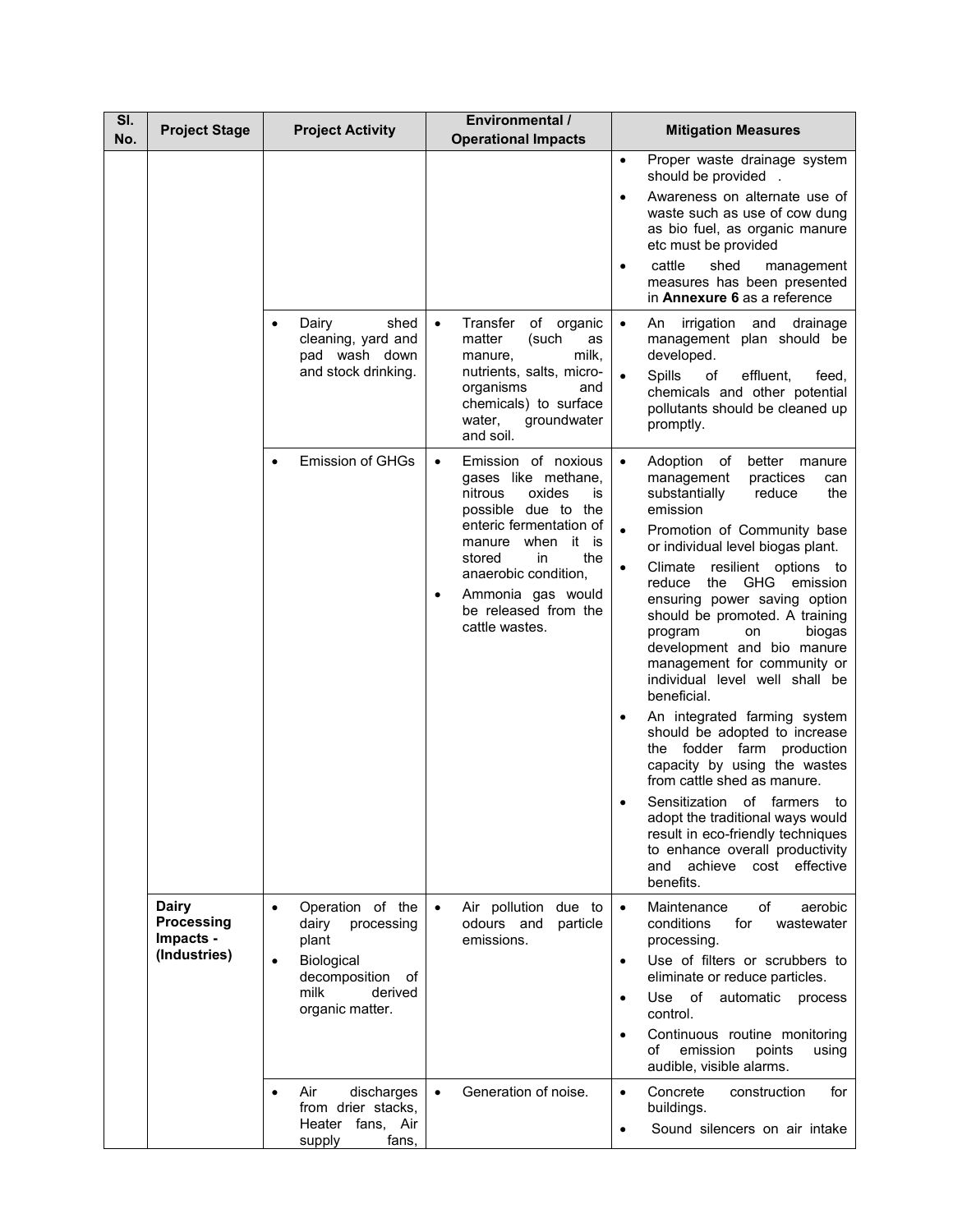| SI.<br>No. | <b>Project Stage</b> | <b>Project Activity</b>                                                                                                                                                                                                                                                                                                                                                                                                              | <b>Environmental /</b><br><b>Operational Impacts</b>                                                                                                         | <b>Mitigation Measures</b>                                                                                                                                                                                                                                                                                                                                                                                                                                                                                    |
|------------|----------------------|--------------------------------------------------------------------------------------------------------------------------------------------------------------------------------------------------------------------------------------------------------------------------------------------------------------------------------------------------------------------------------------------------------------------------------------|--------------------------------------------------------------------------------------------------------------------------------------------------------------|---------------------------------------------------------------------------------------------------------------------------------------------------------------------------------------------------------------------------------------------------------------------------------------------------------------------------------------------------------------------------------------------------------------------------------------------------------------------------------------------------------------|
|            |                      | Ventilation,<br>Boilers,<br>and<br>Pumps.                                                                                                                                                                                                                                                                                                                                                                                            |                                                                                                                                                              | fans and air discharges.<br>Acoustic enclosure of outdoor<br>$\bullet$<br>mechanical<br>plant such<br>as<br>pumps.<br>Restricted operating hours.<br>٠<br>Mufflers on transport vehicles.<br>$\bullet$                                                                                                                                                                                                                                                                                                        |
|            |                      | Product<br>losses<br>$\bullet$<br>leaking<br>from<br>equipment<br>and<br>pipelines,<br>spills<br>caused<br>by<br>equipment<br>overflows<br>and<br>malfunctions<br>and<br>by poor Handling<br>procedures.<br>The washing and<br>$\bullet$<br>cleaning<br>out of<br>product remaining<br>in the tank, trucks,<br>cans, piping.<br>Splashing<br>and<br>$\bullet$<br>container<br>breakage<br>in<br>automatic<br>packaging<br>equipment. | Generation of waste<br>water and other liquid<br>wastes.                                                                                                     | Wastes generated should be<br>$\bullet$<br>disposed after treatment.<br>The plant should have proper<br>$\bullet$<br>drainage system.<br>Use of chemicals in cleaning<br>$\bullet$<br>and washing purposes should<br>be reduced.                                                                                                                                                                                                                                                                              |
|            |                      | Pumping<br>of<br>$\bullet$<br>ground water for<br>the<br>complete<br>processing.                                                                                                                                                                                                                                                                                                                                                     | This<br>activity<br>leaves<br>$\bullet$<br>less water available<br>for downstream uses,<br>such<br>as<br>municipal<br>water<br>supply<br>and<br>agriculture. | Soil-water balance should be<br>$\bullet$<br>maintained.<br>Recycling of the water used for<br>$\bullet$<br>processing.                                                                                                                                                                                                                                                                                                                                                                                       |
|            |                      | Plant operation.<br>$\bullet$                                                                                                                                                                                                                                                                                                                                                                                                        | Excess use of energy<br>$\bullet$                                                                                                                            | Reduction of heat loss by using<br>$\bullet$<br>continuous, instead of batch,<br>pasteurizers,<br>partially<br>homogenizing milk to reduce<br>the size of heat exchangers,<br>using multistage evaporators,<br>insulating steam, water, and air<br>pipes / tubes.<br>Improvement<br>of<br>cooling<br>٠<br>by<br>efficiency<br>insulating<br>refrigerated room / areas.<br>Employment of heat recovery<br>$\bullet$<br>for both heating and cooling<br>operations in milk pasteurizers<br>and heat exchangers. |
|            |                      |                                                                                                                                                                                                                                                                                                                                                                                                                                      |                                                                                                                                                              | Installation of renewable energy<br>٠<br>sources.                                                                                                                                                                                                                                                                                                                                                                                                                                                             |
|            |                      | Slippery<br>$\bullet$<br>conditions, the use<br>of machines and<br>tools and collisions<br>with<br>internal                                                                                                                                                                                                                                                                                                                          | Physical hazards.<br>$\bullet$<br>Biological hazards.<br>$\bullet$<br>Chemical hazards.                                                                      | Maintaining<br>walking<br>$\bullet$<br>and<br>working surfaces clean and dry<br>provide<br>and<br>workers<br>with<br>antiskid footwear.<br>Providing workers with training<br>$\bullet$                                                                                                                                                                                                                                                                                                                       |
|            |                      | transport<br>equipment.                                                                                                                                                                                                                                                                                                                                                                                                              |                                                                                                                                                              | in the proper use of equipment<br>(including the proper use of                                                                                                                                                                                                                                                                                                                                                                                                                                                |